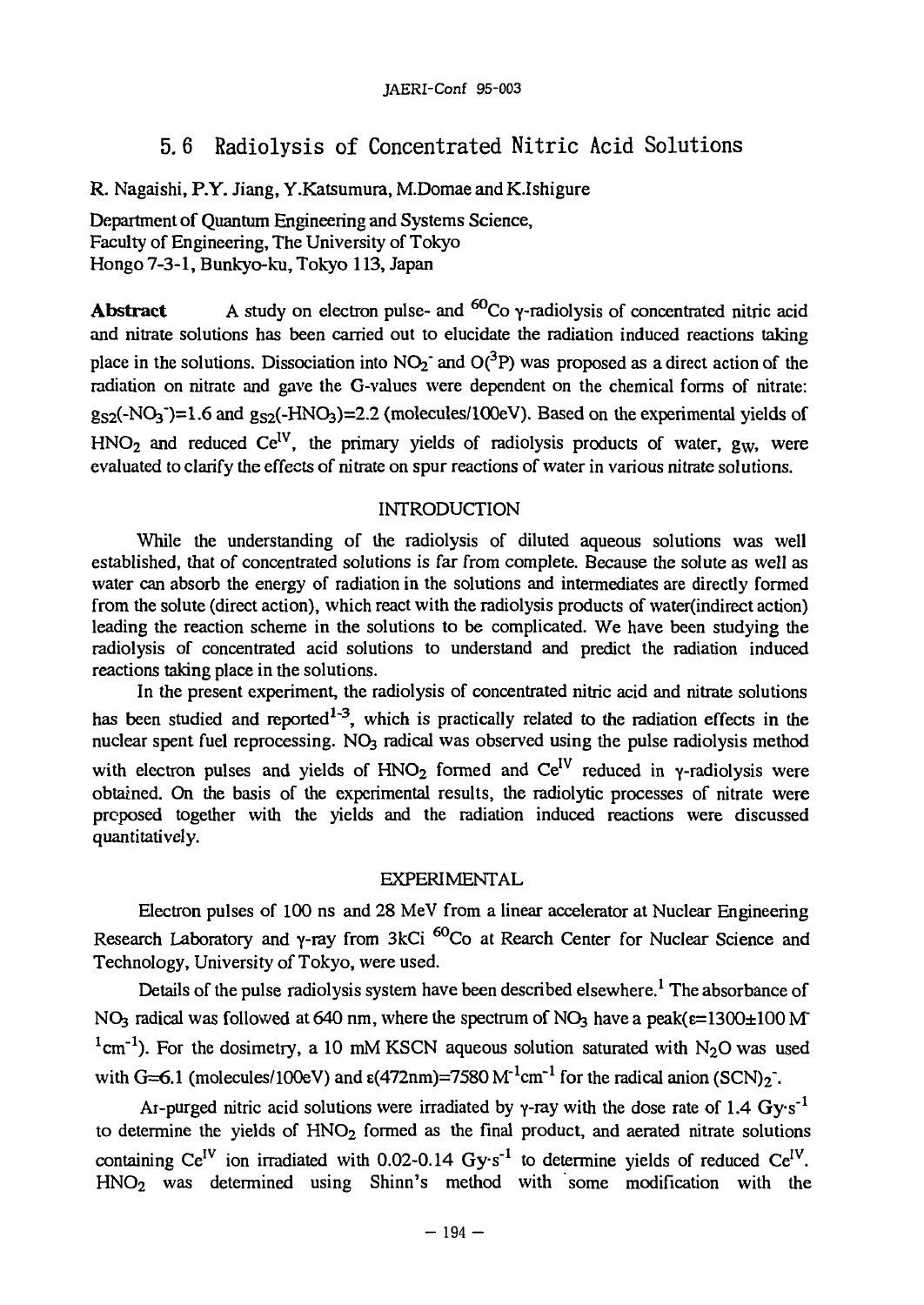$\epsilon$ (543nm)=53400 M<sup>-1</sup>cm<sup>-1</sup> as estimated in this study.<sup>2</sup> The absorption coefficients of Ce<sup>IV</sup> in various nitrate solutions were also estimated.<sup>3</sup> For the dosimetry, the Fricke dosimeter was used with G=15.5 and  $\varepsilon$ (304nm)=2164 M<sup>-1</sup> cm<sup>-1</sup> for Fe<sup>3+</sup>.

All experiments were carried out at room temperature(around 20 \*Q unless otherwise stated. The energy deposition was assumed to be proportional to the electron density of the solutions and was corrected accordingly.

#### RESULTS AND DISCUSSION

#### **Expression of observed G-value**

When a species P is formed in the radiolysis of concentrated nitrate solutions, the yield of P,  $G(P)$ , can be expressed as a function of electron fraction of nitrate( $f_S$ ) as a solute :

$$
G(P) = g_W f_W + g_S \cdot f_S \qquad ; f_W + f_S = 1 \qquad . \tag{I}
$$

, where gw and gs are the yields of radiolysis products originated from nitrate(ion form  $NO<sub>3</sub>$ and acid form  $HNO<sub>3</sub>$ ) and water, respectively, which form P after escaping from spurs.  $f<sub>S</sub>$  is given by  $f_s = [SN_s/M_s]/[SN_s/M_s + (1-S)N_w/M_w]$ , where S is the wt.% of nitrate,  $N_s (=32)$ and  $N_w(=10)$  are the molecular numbers of nitrate and water, and  $M_s$  and  $M_w$  the molecular weights of nitrate and water, respectively. The energy of radiation was assumed to be absorbed not by only valence electrons but by all valence and inner-sphere electrons.

#### **Radiolytic processes of nitrate**

NO3 radical has been observed as an intermediates from nitrate, which has characteristic peaks at 600, 640, and 675 nm in its spectrum.<sup>1</sup> It was found in the pulse-radiolysis experiments that  $NO<sub>3</sub>$  was formed through a dissociation of nitrate(fast process)(1) and the reaction of undissociated  $HNO<sub>3</sub>$  with OH radical(slow process)(2):

$$
NO_3^- \rightarrow \rightarrow NO_3 + e_{aq}^-
$$
 (1)

$$
OH + HNO3 \rightarrow H2O + NO3 \qquad ; k = 1.4 \times 108 M-1s-1 . \qquad (2)
$$

Fig.1 shows the experimental yields of  $NO<sub>3</sub>$ ,  $G(NO<sub>3</sub>)$ , against f<sub>S</sub>. The fast process was independent of chemical forms of nitrate and gave a relation of  $g_{S1}(NO<sub>3</sub>)=g_{S1}(e_{aq})=g_{S1}(-NO<sub>3</sub>)$  $)=g_{S1}(-HNO<sub>3</sub>)=4.8$  (molecules/100eV).



Figure 1 Dependence of  $G(NO<sub>3</sub>)$  on nitric Acid and nitrate concentrations.



Figure 2 G-values of  $HNO<sub>2</sub>$  and  $O<sub>2</sub>$  in nitric acd solutions. a: dissociation degree of nitnc acid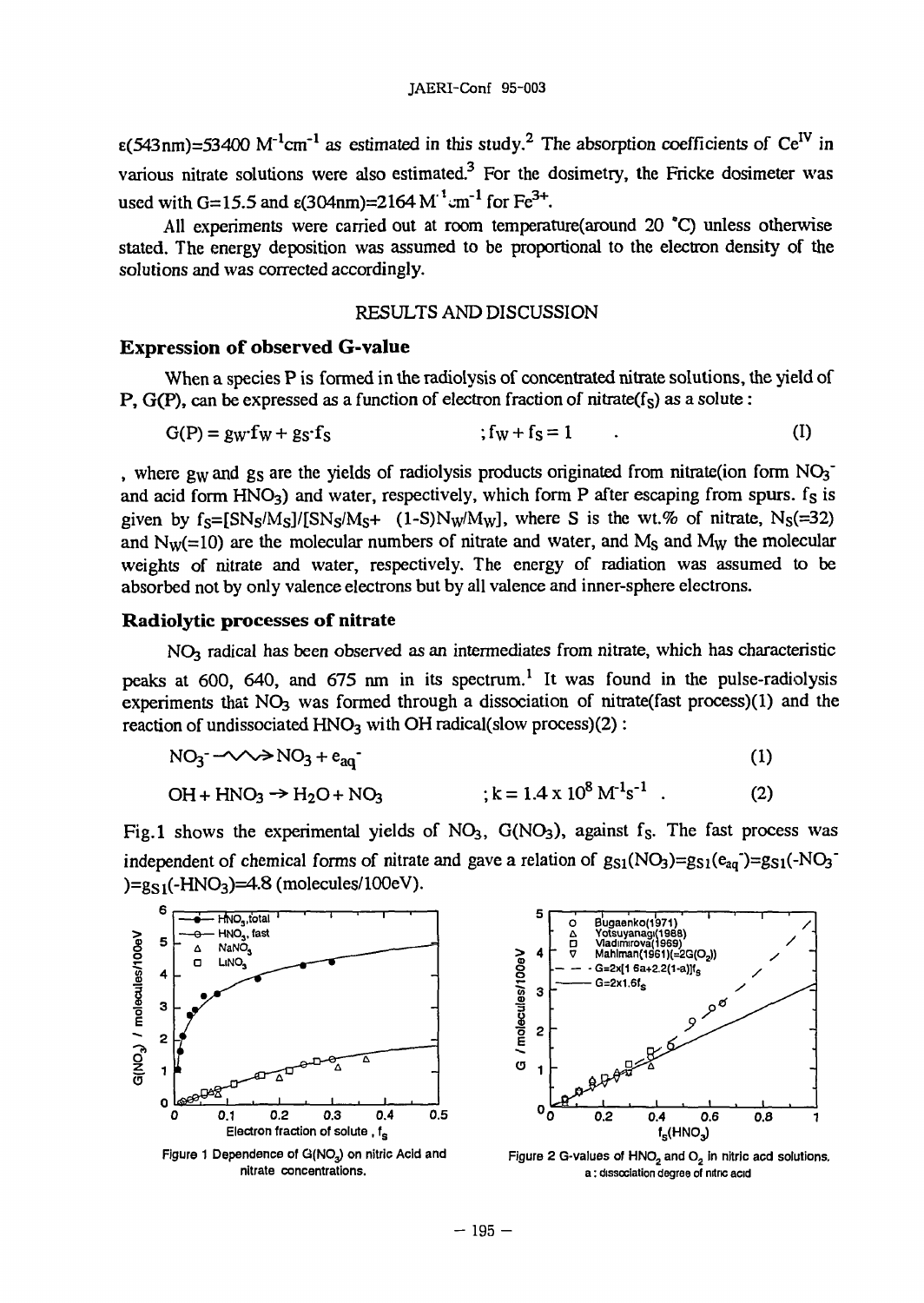HNO<sub>2</sub> and O<sub>2</sub> are formed as final products in  $\gamma$ -radiolysis of concentrated nitrate solutions. The experimental yields of  $HNO<sub>2</sub>$  and  $O<sub>2</sub>$  have been reported by us and the other groups as shown in Fig.2.<sup>2</sup> There are not any contributions of water radiolysis and the fast process of NO<sub>3</sub> (1), <sup>2</sup> suggesting the existence of other radiolysis process(es) leading to the formation of HNO<sub>2</sub> and O<sub>2</sub>. Since at  $f_S < 0.4$  in Fig.2, the ratio of  $G(HNO_2)/G(O_2)$  was 2 as reported by Mahlman<sup>5</sup>, the following dissociation and reaction were proposed :

$$
NO_3^- \to \sim \gg NO_2^- + 0(^3P)
$$
 (3)

$$
O(^{3}P) + NO_{3} \rightarrow O_{2} + NO_{2} \tag{4}
$$

The formed  $O(^3P)$  can react with NO<sub>3</sub><sup>-</sup> but not with water. The dissociation of nitrate into NO<sub>2</sub> and O'(OH) as the other radiolysis process was not taken into account in the present work because of no formation of  $HNO<sub>2</sub>$  and  $O<sub>2</sub>$ . Also Fig.2 shows that the experimental  $G(HNO<sub>2</sub>)(=2f<sub>S</sub>·g<sub>S2</sub>(NO<sub>2</sub>))$  did not increase linearly with f<sub>S</sub> at f<sub>S</sub>>0.4, suggesting that the dissociation was dependent on the forms of nitrate.  $g_{S2}$  could be expressed by the dissociation degree of nitric acid,  $\alpha$ .

$$
g_{S2}(NO_2^-) = g_{S2}(O) = \alpha \cdot g_{S2}(.NO_3^-) + (1-\alpha) \cdot g_{S2}(.HMO_3)
$$
 (II)

 $g_{S2}(-NO<sub>3</sub>)=1.6$  (molecules/100eV) was evaluated from G(HNO<sub>2</sub>) at f<sub>S</sub><0.4 and  $g_{S2}$ (- $HNO_3$ =2.2 at f<sub>s</sub>> 0.4.

# **Radiolytic reduction of** Ce<sup>1</sup>

Since  $NO_3$  is well known to be a strong scavenger of pre-hydrated( $e_p$ ) and hydrated  $(e_{aa})$  electrons, the primary yields of water radiolysis may change with nitrate concentration.

$$
e_p^{-}/e_{aq}^{-} + NO_3^{-} + H_2O \rightarrow NO_2 + 2OH \rightarrow 1/2 HNO_2
$$
 (5)

In order to understand the effects of nitrate on the primary yields of the radiolysis products of water, aerated 0.4 M sulfuric acid with nitric acid or sodium nitrate solutions containing cerium ion were irradiated and analysed for the yield of  $Ce^{IV}$ . Fig.3(a) shows the yields of reduced Ce<sup>IV</sup>, G(-Ce<sup>IV</sup>), in the absence(G<sub>1</sub>) and presence(G<sub>2</sub>) of T<sup>1+</sup>.<sup>3</sup>



**Figure 3(a) The yield of Ce, <sup>v</sup> reduced in 0.4M H <sup>2</sup> S 0 <sup>4</sup>**



**Figure 3(b) The yield of Ceiv reduced in H <sup>2</sup>S 0 <sup>4</sup> solutions**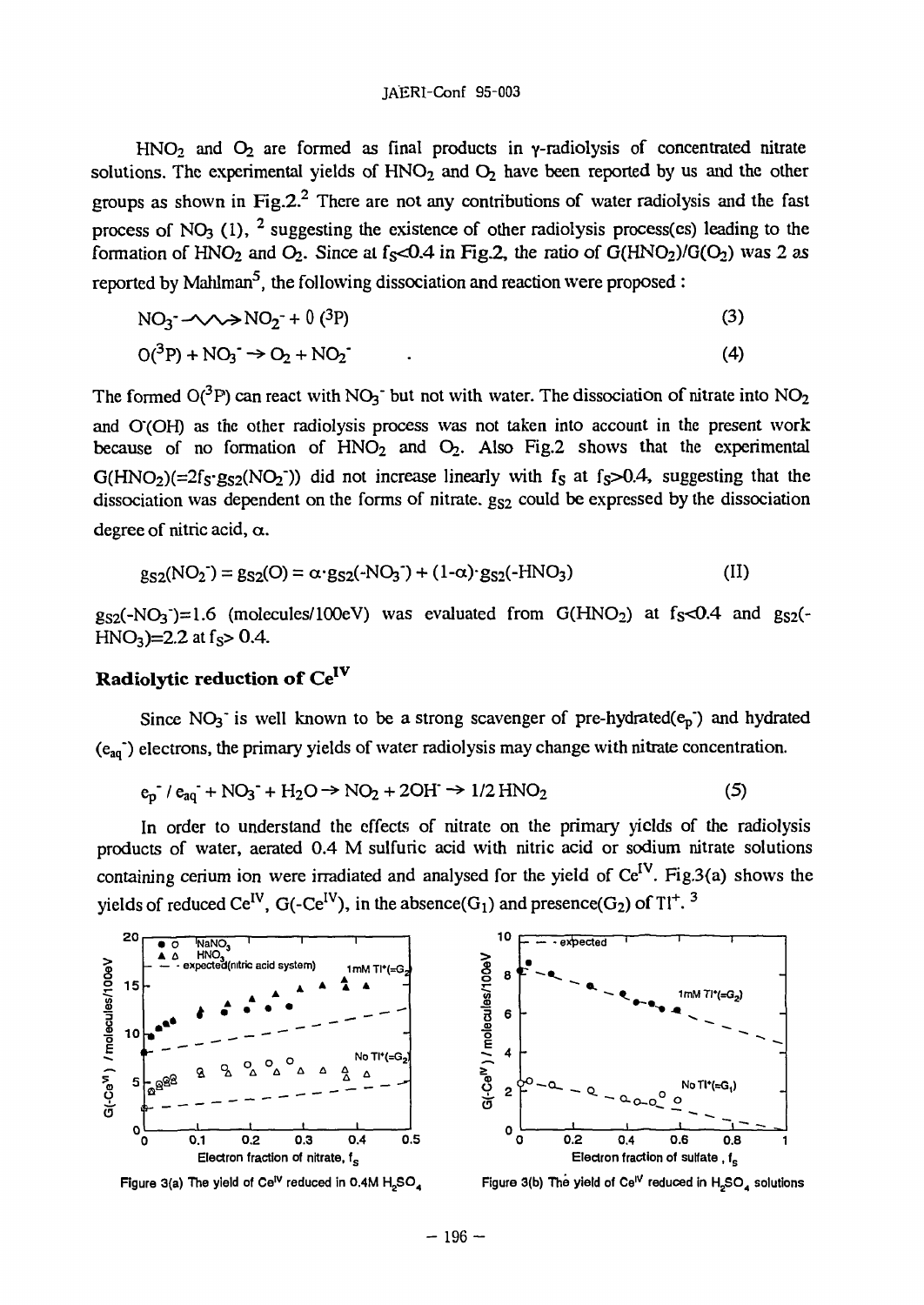In the radiolysis, the redox of cerium ions with the radiolysis products of water and nitrate could occur as follows:

$$
Ce^{IV} \xrightarrow{e_{aq^-} H, H_2O_2/2, HNO_2/2} Ce^{III} \longrightarrow Ce^{III}
$$
\n
$$
OH, NO_3(wih(\rightarrow) \text{ and without(\leftarrow) TI^+)} \longrightarrow Ce^{III}
$$
\n(6)

Consequently, the G(-CeIV), could be expressed using the yields of the radiolysis products:

$$
G_1(\text{-Ce}^{\text{IV}}) = f_W[g_W(e_{aq}^{\text{-}} + H) - g_W(OH) + 2g_W(H_2O_2)] + f_S'[g_{S1}(e_{aq}^{\text{-}}) - g_{S1}(NO_3)] + 4f_S'[a \cdot g_{S2}(\text{-NO}_3^{\text{-}}) + (1-a) \cdot g_{S2}(\text{-HNO}_3)] \tag{III}
$$

$$
G_2(\text{-Ce}^{IV}) = f_W[g_W(e_{aq}^{\text{-}}+H) + g_W(OH) + 2g_W(H_2O_2)] + f_S[g_S1(e_{aq}^{\text{-}}) + g_{S1}(NO_3)] + 4f_S [a \cdot g_{S2}(\text{-NO}_3^{\text{-}}) + (1-a) \cdot g_{S2}(\text{-HNO}_3)] \qquad (IV)
$$

When the primary yields of radiolysis products of water in 0.4M sulfuric acid were used as g<sub>w</sub> in eqn.(III) and (IV),  $G_1$  and  $G_2$  could be expected, plots of which are shown as dotted lines(nitric acid) in Fig.3(a). However, the lines did not agree with the experimental  $G(-Ce^{IV})$ .

On the other hand,  $G(-Ce^{IV})$  in sulfuric acid solutios agreed well with the expected lines as shown in Fig.3(b), where the dissociation into  $SO_4^-$  and  $e_{aq}^-$  only takes place as the radiolysis of sulfate.<sup>4</sup> These results suggests that NO<sub>3</sub><sup>-</sup> and HNO<sub>3</sub> have influences on the spur reactions of water and that the respective  $g_W$  vary with the concentration of nitrate.

### **The primary yields of radiolysis products of water**

The respective g<sub>W</sub> of -H<sub>2</sub>O,  $e_{aq}$ -+H, OH, and H<sub>2</sub>O<sub>2</sub> can be evaluated from the material balance(V) and the experimental yields of  $g_{S1}$ ,  $g_{S2}$ ,  $G_1$  and  $G_2$  in the following equations: <sup>3</sup>

$$
gw(-H_2O) = g_W(e_{aq}^- + H) + 2g_W(H_2) = g_W(OH) + 2g_W(H_2O_2)
$$
 (V)

$$
gw(OH) = \{ [G_2(-Ce^{IV}) - G_1(-Ce^{IV})]/2 - f_S \cdot g_{S1}(NO_3) \} / f_W
$$
 (VI)

$$
gw(-H_2O) = \{G_2(-Ce^{IV}) + 2G(H_2) - 2f_S \cdot g_{S1}(NO_3) - 4f_S \cdot [\alpha \cdot g_{S2}(-NO_3]) + (1-\alpha) \cdot g_{S2}(-HNO_3)]\}/(2f_W)
$$
\n(VII)

$$
gw(e_{aq}^- + H) = gw(-H_2O) - 2gw(H_2)
$$
 (VIII)

$$
gw(H_2O_2) = [gw(-H_2O) - gw(OH)]/2
$$
 (IX)

, where  $g_W(H_2)$  is obtained from  $G(H_2)$  (=g<sub>W</sub>(H<sub>2</sub>) $\cdot$ f<sub>S</sub>) reported by Mahlman.<sup>5</sup> Fig.4 shows the gw in 0.4M sulfuric acid with nitric acid(a) and sodium nitrate(b).

In both the nitric acid and sodium nitrate systems, the  $gw(-H_2O)$  and  $gw(e_{aq}+H)$ concurrently increase with the concentration of nitrate, while the  $g_W(H_2)$  decreases. It indicates clearly that the electron scavenging of  $NO<sub>3</sub>$  in spurs suppresses recombinations between  $e<sub>aa</sub>$ and OH into water and H<sub>2</sub> formation from the reaction of a pair of  $e_{aq}$ . Furthermore, the g<sub>W</sub>(-H<sub>2</sub>O) at higher  $f_s$  is larger than the recommended initial yield of water decomposition(=5.7), suggesting the yield larger than 5.7 in concentrated nitrate solutions just after water